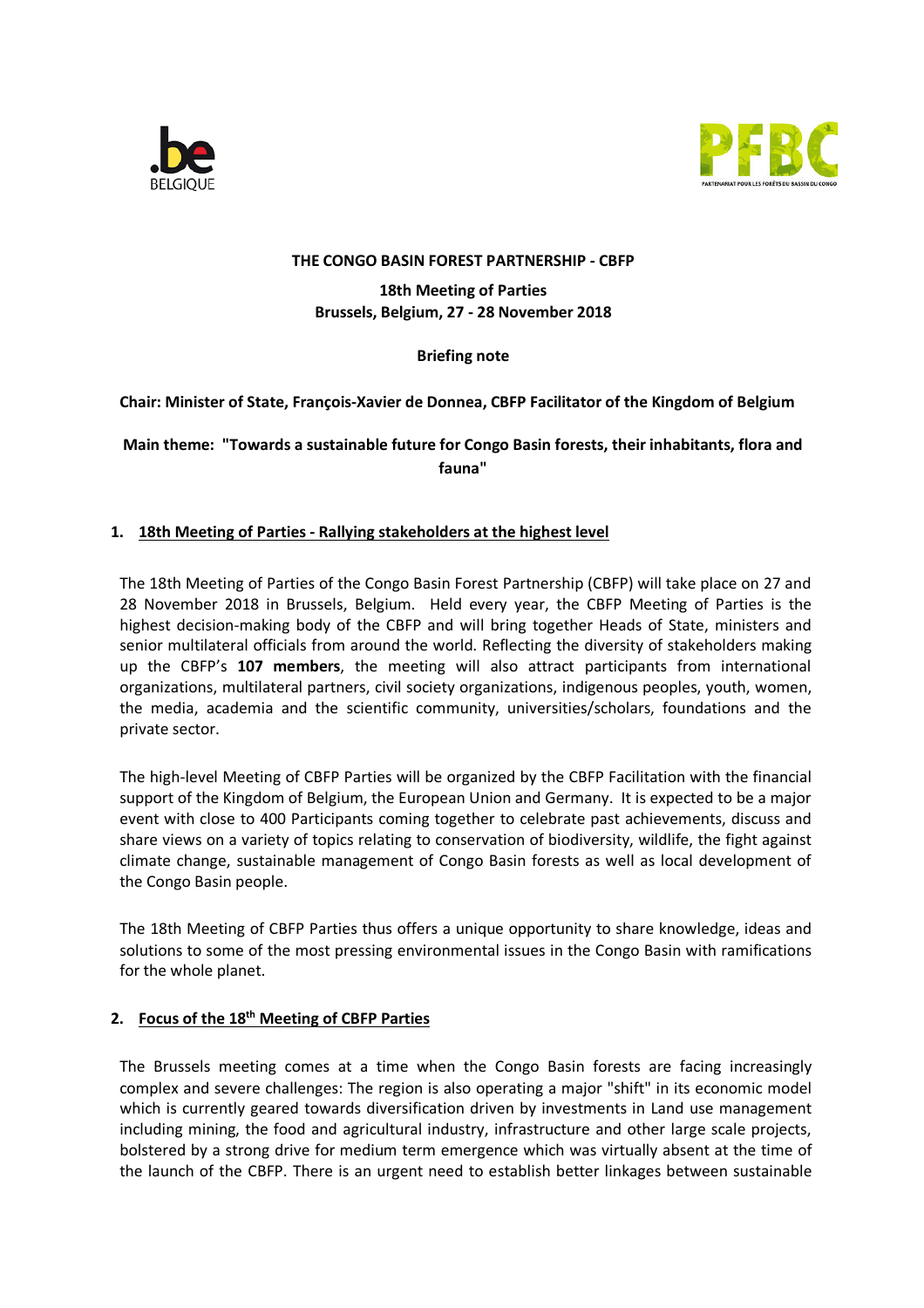forest management strategies, conservation approaches and the region's economic development objectives. This in turn calls for better opportunities for dialogue and commitment around relevant issues, including cross-cutting issues and follow-up of shared viewpoints.

The CBFP can and should be able to play a key role in this respect. However, given the seriousness and complexity of the challenges facing forests and the significant increase in CBFP membership and topics to be discussed, there is a need to strengthen the CBFP's capacity to fulfil this role, especially at policy level and at the highest levels. Making progress in this area is a key objective of the Brussels meeting. Some key steps towards in this direction may include:

- Identifying and highlighting the added value of the Partnership;
- Explicitly attributing more credit and visibility to the CBFP as a conducive framework for more effective partner action;
- Taking increased common responsibility for the functioning and development of the CBFP and promoting ownership at the highest level to enhance the efficiency of contributions resulting from cooperation within the Partnership;
- Promoting significantly increased participation of private sector entities and the scientific community in CBFP cooperation, in order to strengthen the Partnership's capacity to address the current complex and cross-sectoral challenges facing Congo Basin forests;
- Harnessing the potential of the reinforced cooperation structures the CBFP colleges and Council – to strengthen dialogue and exchanges within the Partnership and thus foster stronger convergence of collectively held views and concerted commitment around key issues and improving continuity and follow-up of CBFP partners' efforts.

To this end, the meeting will focus on fostering stronger and more relevant political leadership, to ensure better ownership of guidelines discussed within the CBFP and strengthen impacts on the ground, notably through the relevant regional institutions (COMIFAC and ECCAS) and member countries as well as CBFP parties as a whole. The 18th Meeting of CBFP Parties (MoP) in Brussels will serve as an opportunity to build on previous efforts and consolidate the gains in terms of strengthened CBFP governance and international partnerships abroad on behalf of the Congo Basin. It aims to promote dialogue and spur action towards more effective implementation and follow-up within the CBFP.

In this respect, a **draft Brussels Declaration** produced by the 18th CBFP Meeting of Parties will be submitted for review and subsequent adoption by all the CBFP Parties. The Brussels Declaration will pave the way for key measures to address climate change, the illegal exploitation of wildlife/ biodiversity loss and community development in Central Africa. The Declaration will outline ambitions through a series of commitments made as a coalition of the CBFP parties. The Kingdom of Belgium CBFP Facilitation, COMIFAC and ECCAS tasked with ensuring follow-through on the part of the CBFP partners. The next few months after the MOP will be devoted to their implementation.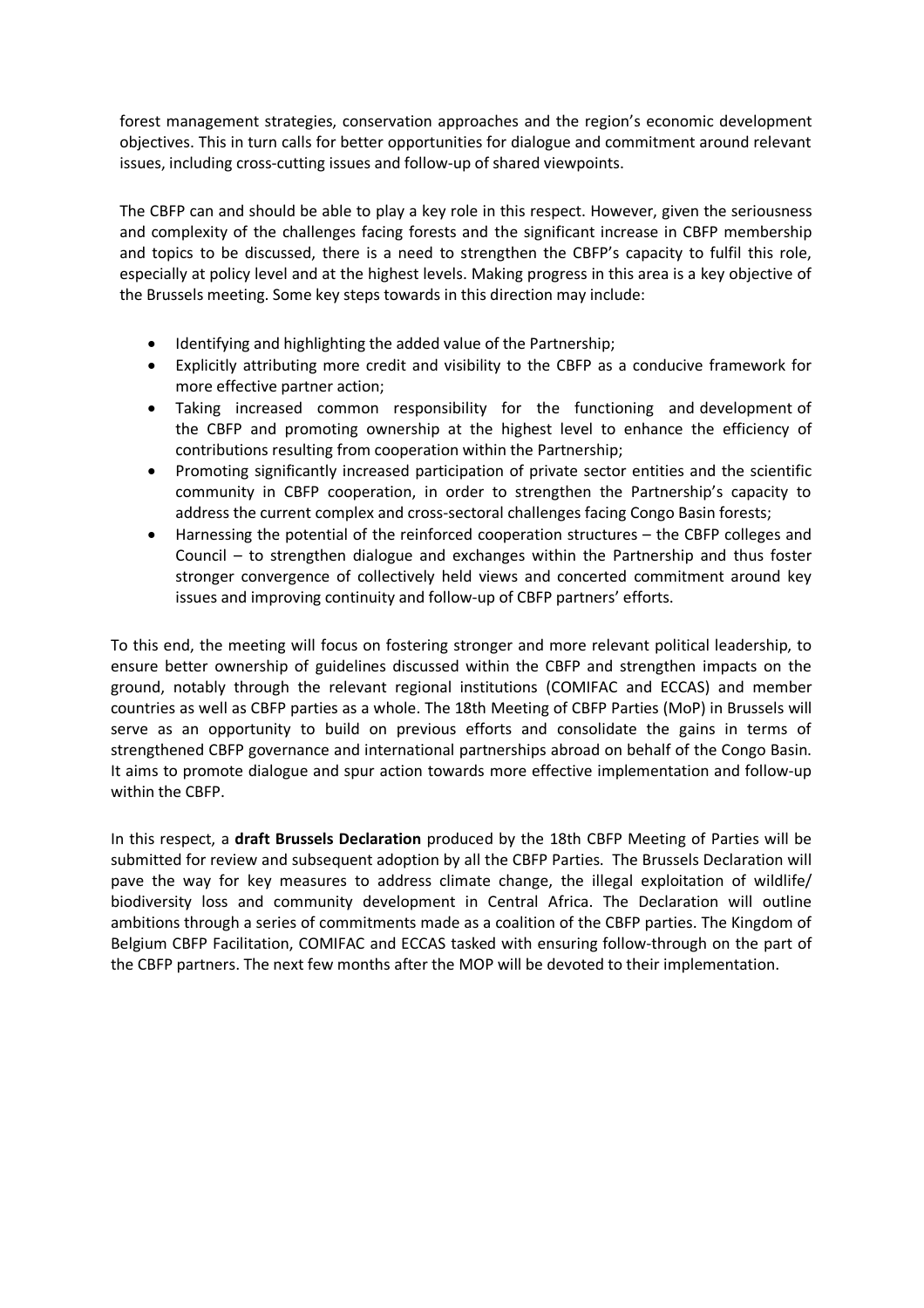# **3. Agenda format**

The meeting agenda is built around:

### **3.1 Meeting of CBFP colleges - 27 November from 9 a.m. to 12 p.m.**

A first segment of the CBFP MOP 18 will be devoted to meetings of the CBFP colleges and the 5th Meeting of the CBFP Council. The seven colleges that make up the CBFP include:

- The CBFP Regional College ECCAS, COMIFAC and Member States: Leaders: ECCAS, COMIFAC
- The CBFP Civil Society College: Leaders: CEFDHAC and Community Rights Network (CRN)
- the CBFP International NGO College: Leaders: AWF and WWF
- The CBFP Private sector College: Leaders: ATIBT, TFT
- The CBFP Donor College: Leaders: EU and US
- The CBFP Scientific and Academic College: Leaders: CIRAD and UCLA
- The CBFP Multilateral College: Leaders: FAO, GVTC (alternate UNESCO)

#### 3.2 **Technical segment of the 18th CBFP MOP**

A technical segment will be held either alongside and/or as a slot inserted in some CBFP colleges' meetings. The technical segment will be built around four side events, which will cover the following areas:

- Private sector: Timber, Agro-industry, mining "Private secteor side event"
- Scientific community: Research and Training Institutions "Scientists' side event"
- Wildlife: Preparations for the Ndjamena High-level Meeting
- Climate Change Side Event

#### **3.3 Welcome Ceremony**

A welcome cocktail will be offered to kick-off the CBFP plenary session on the evening of 27 November.

#### **4. Policy segment - CBFP Plenary Meeting - 28 November**

The policy segment of the18th CBFP MOP will revolve around the CBFP plenary session which will include an opening session and introductory statements, feedback from the deliberations of the streams and side events, high-level political dialogue, a high-level interactive panel and a closing session.

#### **4.1 Opening Ceremony and high-level introductory statements**

The opening ceremony will include high-level introductory statements with parties participating at the highest level: Heads of State or Government, Ministers, Presidents of multilateral banks and international organizations. Each party represented at the highest level will be given a chance to take the floor on a "first come, first served" basis.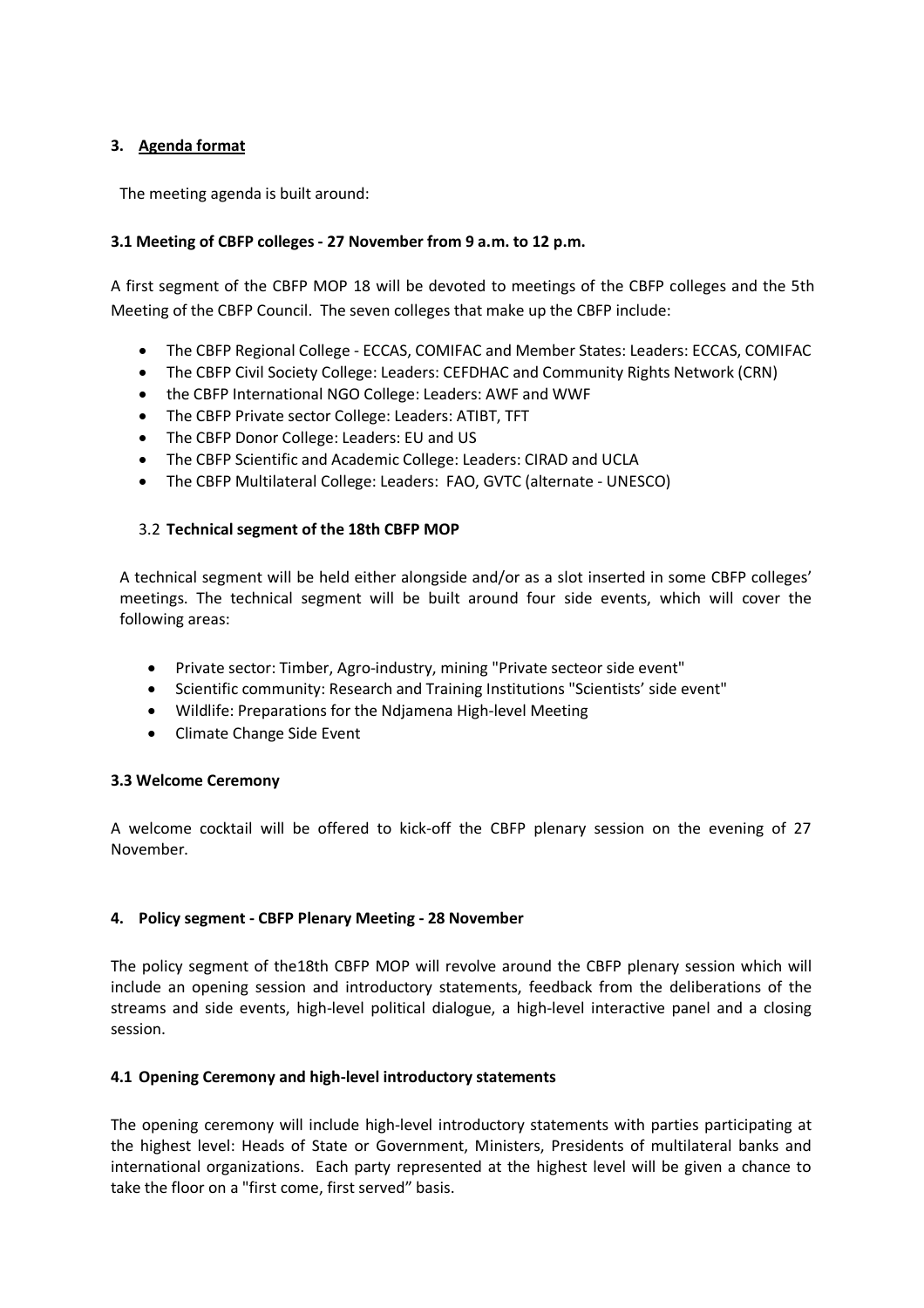### **4.2 Discussion panel of stream leaders and side events**

The opening ceremony will be followed by a discussion panel of stream leaders as well as side events during which thematic topics will be discussed. The panel and side events will follow the drift of other meetings held in the Central African sub-region ahead of the Meeting of Parties. Below are the topics to be discussed:

### **4.2.1 Stream 1: Forest Governance and Land Use**

Key Question:

- What are the relevant strategies for ensuring economic valuing and equitable distribution of wood resources (taxation and community forestry) while regulating the growth of domestic and sub-regional wood product markets of Central Africa?
- How do we ensure genuine data coordination and management, notably through OFAC the technical arm of COMIFAC?

#### **Leaders: FAO and COMIFAC Governance Working group**

Co-Leaders: WRI, OFAC, CIDT, FLAG (To be confirmed)

Partners tasked with drafting the summary document: CIDT – University of Wolverhampton, WRI, OFAC (To be confirmed)

For more information on Stream 1, contact Emmanuel Heuse: emmanuel.heuse@agreco.be

#### **4.2.2 Stream 2: Biodiversity and wildlife**

Key Question:

- How do we ensure high-level engagement in the design and operationalization of relevant cross-border strategies to address large scale poaching and security issues in and around protected areas (including criminal networks organized around poaching) and in vulnerable areas of the Congo Basin?
- How do we mainstream biodiversity into the economic planning models of Congo Basin countries while promoting the development of people living around protected natural areas?

#### **Leader: AWF and GTBAC**

Co-leaders for Question 1: WCS, TRAFFIC, IUCN, WWF (To be confirmed) Partners tasked with drafting the summary document: For Question 1: AWF, Traffic, IUCN, WWF (To be confirmed)

For information on Stream 2, contact: Maxime Nzita (maxime.nzita@pfbc-cbfp.org)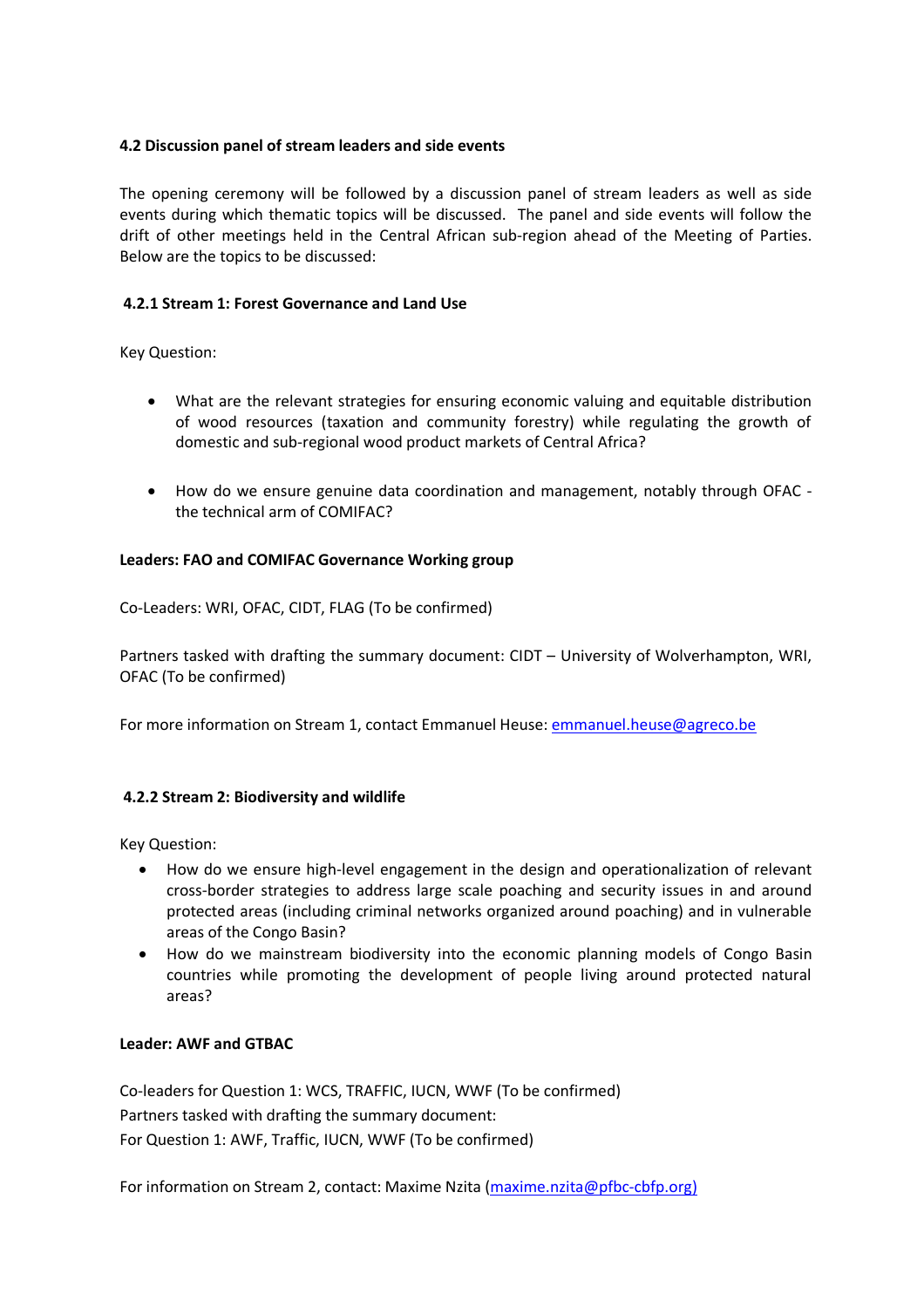# **4.2.3 Stream 3: Climate Change - Adaptation and Mitigation**

Key Question:

• How do we develop a concerted, relevant and effective approach to finalizing the NDCs of COMIFAC countries on the one hand (follow-up to the Paris Agreement), and securing access to climate finance and their commitment to forest landscape restoration (the Bonn Challenge); and sustainable peatland conservation on the other hand?

#### **Leader: COMIFAC/ Climate Working Group**

Co-leaders: Belgium, Norway, CAFI, EU, USFS, CIFOR, ITTA, WHRC, FOKABs, ATIBT, REFACOF, GEF, FAO/UNREDD, IUCN, EFI, CIRAD, TI, AFD, GIZ, ADB, SMAC, GEF, CBFF, WWF, Rainforest Alliance, Tropenbos International (To be confirmed).

Partners tasked with drafting the summary document: CIFOR/ITTA, with the support of Woods Hole Research Center (WHRC) and FOKABs (To be confirmed)

For information on Stream 3, contact Dany Pokem: dany.pokem@pfbc-cbfp.org

### **4.3 Lunch and high-level policy dialogue**

Following the feedback from streams session, the Heads of Delegation of the Parties will have lunch, provided courtesy of the Kingdom of Belgium. During lunch, we will have an opportunity to hear from a Senior Representative of the Kingdom of Belgium and discuss the Brussels Declaration. Shortly thereafter, there will be a multi-stakeholder high-level policy dialogue session involving the Ministers of the COMIFAC- ECCAS countries and the main partners representing the CBFP stakeholder group.

We will be circulating the draft Brussels Declaration as soon as possible. The updated version will be adopted at the plenary session of the Meeting of Parties.

#### **4.5 Closing Ceremony**

Lastly, the presentation/adoption of the Brussels Declaration will come to close the 18th Meeting of CBFP Parties. This will be followed by the usual press meeting held by the Facilitation of the Kingdom of Belgium and a few officials.

#### **5. Exhibition, side events and networking**

The meeting will be held for two days to allow time for networking and side events hosted by CBFP partners. A CBFP partners' exhibition area will be set up with enough space to accommodate a dozen exhibitors. Side/related events also be held on the margins of the official agenda. The side events will help to showcase groundbreaking projects with tangible impacts as evidence of practical local and regional solutions to challenges facing Central Africa. Such projects will have to be scaled up and replicated and serve as a source of inspiration for people across the region. They reflect our commitment to protecting the Congo Basin's future.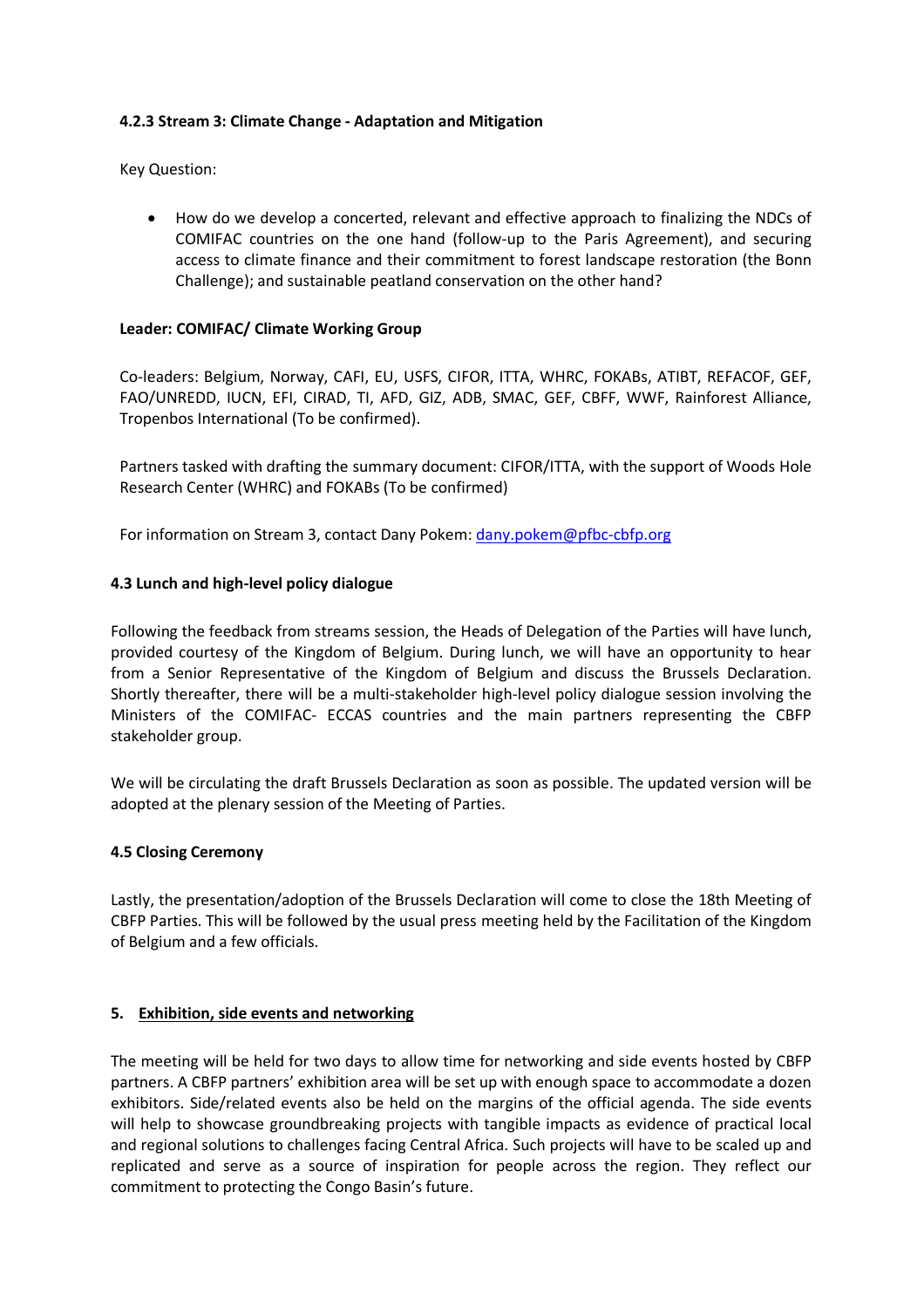#### **6. Further information**

Throughout the meeting, members of the partnership will be provided with appropriate forums for dialogue.

Please find enclosed with this information letter, a draft copy of the official meeting agenda.

The detailed agenda of the 18th Meeting of Parties as well as practical and logistical information, will be posted on the CBFP website (http://pfbc\_cbfp.org/accueil.html) as soon as they are finalized.

### **A word to the editors:**

### **THE CONGO BASIN FOREST PARTNERSHIP**

The Congo Basin Forest Partnership (CBFP) was launched by former United States Secretary of State, Colin Powell, at the World Summit on Sustainable Development in 2002 in Johannesburg. It is a multi-stakeholder partnership that allows member organizations to cooperate on a voluntary basis. The CBFP currently comprises 107 members, including 10 Central African countries and close to a hundred partners concerned with the Congo Basin forest ecosystems (ECCAS, COMIFAC, partner countries, the Congo Basin civil society, international NGOs, multilateral organizations, research and training institutions and private sector actors). It is the most comprehensive regional platform dedicated to the protection and sustainable management of Congo Basin forests.

By signing the Treaty on the Central African Forest Commission (COMIFAC) and adopting COMIFAC's sub-regional Convergence Plan in 2005 in Brazzaville, the Heads of State and Government of the Congo Basin countries reaffirmed their commitment to the principles of conservation of biodiversity and sustainable management of Central African forest ecosystems, the fundamental rights of their peoples to rely on forest resources as well as their understanding of the need to balance development and conservation needs within the framework of international cooperation.

Cooperation within the CBFP aims to support this shared vision of the Central African Heads of State, notably by enhancing the effectiveness of the measures taken, including technical and financial support, to promote conservation of biodiversity and sustainable management of forest ecosystems, the fight against climate change and poverty reduction in Central African countries in line with the COMIFAC Convergence Plan.

#### **Meeting of CBFP Parties**

The Meeting of CBFP Parties is the "General Assembly" of the Partnership. It is held once a year in one of the COMIFAC Member States and registration is open to all CBFP stakeholders. The Meeting of CBFP Parties is a unique event in the region, bringing together a wide range of different stakeholders at the local, national, regional and international levels to discuss and exchange views on a host of key topics relating to the protection and sustainable management of Congo Basin forests.